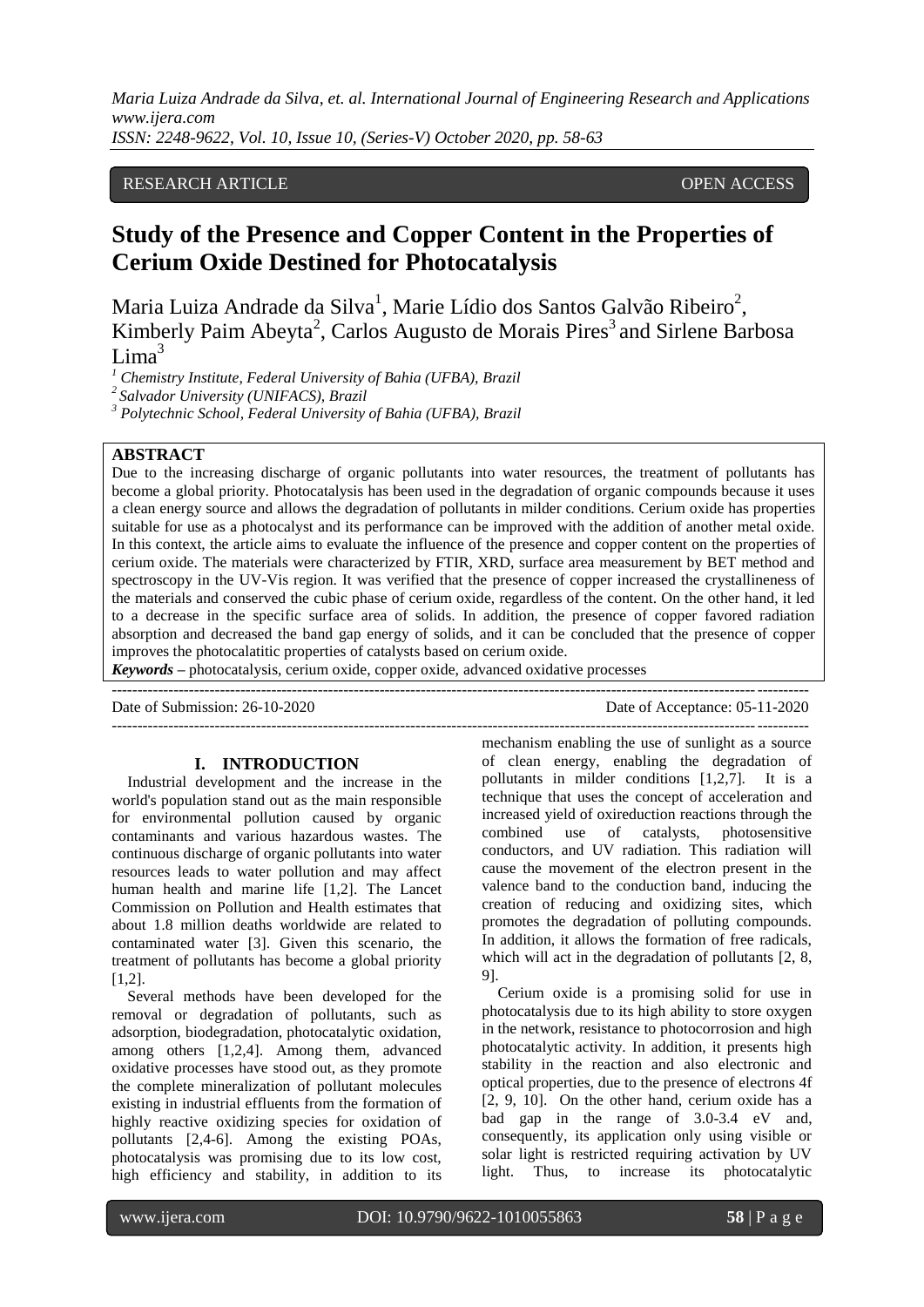*Maria Luiza Andrade da Silva, et. al. International Journal of Engineering Research and Applications www.ijera.com ISSN: 2248-9622, Vol. 10, Issue 10, (Series-V) October 2020, pp. 58-63*

performance, several approaches have been used, such as the association of cerium oxide with other oxides or metals [9, 11].

In this context, the present work aims to evaluate the influence of the presence and copper content on the properties of cerium oxide, aiming at application in photocatalysis.

## **II. MATERIAL AND METHODS**

The support (cerium oxide) was prepared by the combustion method, in which the urea (50% excess in mass) was placed in a porcelain crucible under heating until its fusion. After a solution of the precursor salt  $(Ce(NO_3)_3.6H_2O 99\%$  purity) was added to the crucible and the final solution was homogenized. The system was heated until there was the formation of a self-sustaining flame and a powder-shaped solid, which was macerated. Copper oxide was also synthesized for comparison by the same method. However, the precursor salt  $(Cu(NO<sub>3</sub>)<sub>2</sub>$ .3H2O 99.5% purity) was placed to melt before the addition of the urea solution. The samples of cerium oxide and copper oxide were named as Ce and Cu samples, respectively.

The copper catalysts supported in cerium were prepared by varying the percentage of mass copper (3, 5 and 7%) and were named 3CuCe, 5CuCe and 7CuCe, respectively. Cerium oxide was impregnated with copper nitrate solutions, using an impregnating solution volume of  $1.5 \text{ mL} \text{g}^{-1}$  of support*.* The system was kept under stirring and heating (80 °C) until the solvent was completely evaporated. Then, the material was dried for 12 hours at 120 °C and the solid was calcined under synthetic air flow from room temperature to 500 °C, with heating rate of 10 °C/min, for 2 hours.

The obtained solids were characterized by fourier transform infrared spectroscopy (FTIR), using a Shimadzu spectrometer and were obtained by dilution of a small part of the sample in potassium bromide (KBr); X-ray diffraction (XRD), by exposing the samples to a source of copper radiation, through a current of 30 mA, voltage of 40kV, scan interval of  $20^{\circ} \le 20 \le 80^{\circ}$ , and scanning speed of 2°/min; measurement of surface area by BET method with nitrogen adsorption and molecular absorption spectroscopy in the ultraviolet and visible region (UV/Vis). The band gap calculation of the samples was made using the Kubelka-Munk method based on Equation 1, in which R is the reflectance obtained through the molecular absorption spectrum. From the calculation of this function, an F(R) graph was plotted as a function of hν, in which hν is the energy of the photon corresponding to each R observed, h is the Planck constant and ν is the frequency of the incident radiation in each R measured. From this graph, the band gap (Eg)

energy is used by the intersection of linear extrapolation of the spectrum with the abscissa [12].

$$
F(R) = \frac{(1-R)^2}{2R} \tag{1}
$$

#### **III.RESULTS AND DISCUSSION**

The infrared spectra of the Ce and Cu samples and the calcined (5CuCe-C) and noncalcined (5CuCe-SC) samples presented similar profiles, as shown in Fig. 1. The bands located at 550 cm-1 in the spectra of all samples are associated with the stretching of the O-Ce-O bond, which confirms the nature of the material [13]. The bands in  $1388 \text{ cm}^{-1}$  present in the spectra of the Ce and 5CuCe-SC samples are related to the symmetrical stretching of the N-O bond, referring to the presence of nitrates [14]. In the spectrum of the 5CuCe-C sample, this band is inexpressive, which proves the efficiency of calcination in nitrate removal. The bands present in the range of  $1621 \text{ cm}^{-1}$  refer to physical adsorption of water molecules on the surface of solids [15]. The bands found in the range of 3436 cm<sup>-1</sup> in the spectra of the Ce, Cu and 5CuCe-SC samples point to the stretch of the O-H bond referring to the presence of water in the sample [16]. On the other hand, in the spectrum of the 5CuCe-C sample, these bands were less expressive; evidencing that calcination was also effective in the removal of water from the surface of solids. The spectrum of the Cu sample presented a much higher number of bands than those seen in the other spectra (Fig. 1a).



Figure 1. Spectra in the infrared region of the calcined Ce, Cu and 5CuCe samples (C) and 5CuCe uncalcined (SC).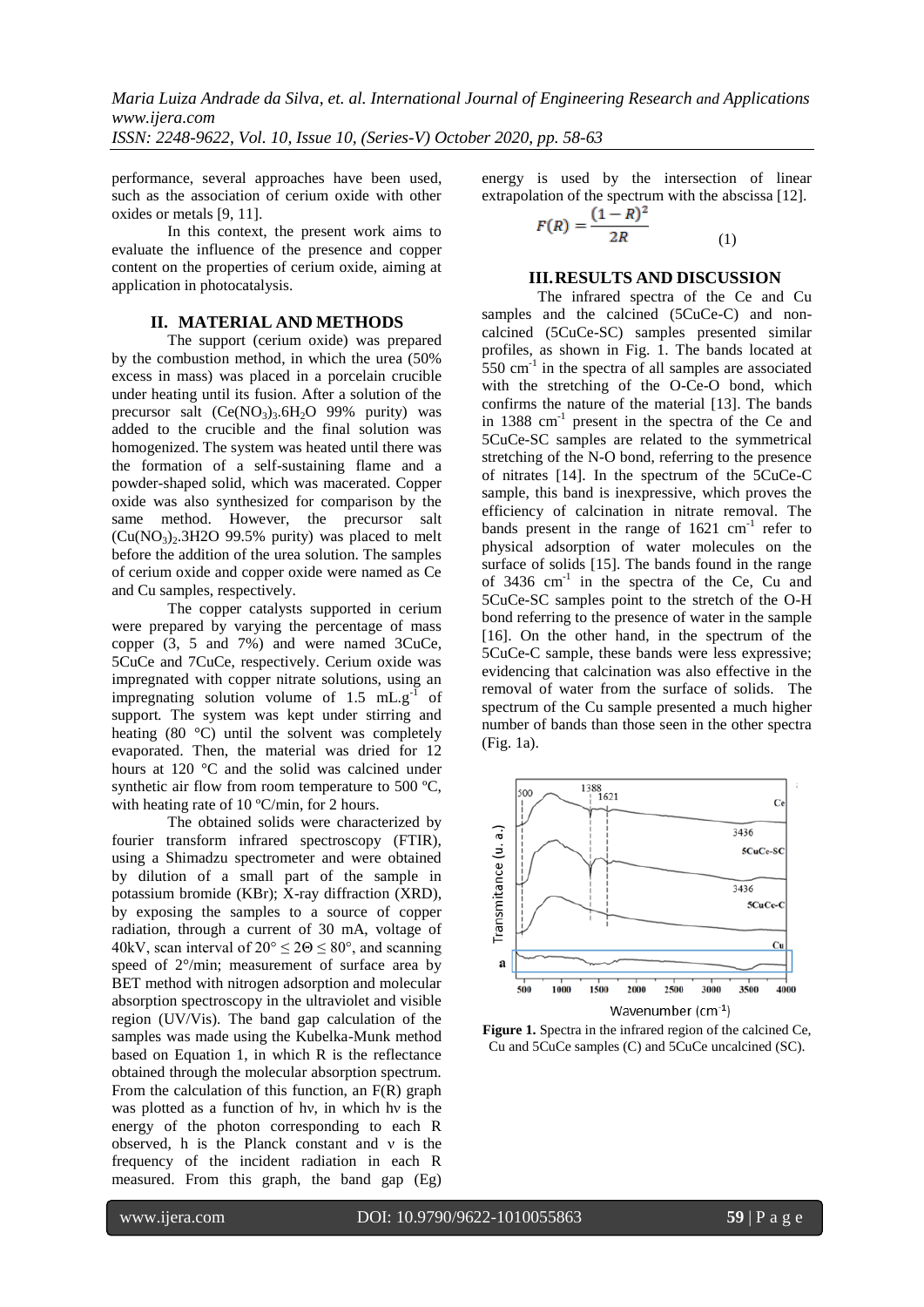

**Figure 1a.** Cutout of the spectrum in the infrared region of the Cu sample.

The band at 553  $\text{cm}^{-1}$  indicates the vibration of the Cu-O bond, present in copper oxide II (CuO). On the other hand, the band present at  $778 \text{ cm}^{-1}$  is attributed to the vibration of the Cu-O bond found in copper oxide I ( $Cu<sub>2</sub>O$ ) [17, 18]. The band shown in 1378 cm<sup>-1</sup> is related to the symmetrical stretch of the N-O bond, which indicates the presence of nitrates [14]. The bands present in  $1426$  and  $1735$   $cm^{-1}$ correspond to the asymmetric stretch of the C-N bond [19] and the carboxylater group (C=O) [17], respectively, characteristic of urea. The band at 1485  $cm<sup>-1</sup>$  is related to the vibration of the asymmetric stretch of the  $O-NO<sub>2</sub>$  bond, which indicates the presence of copper hydroxide nitrate, also known as rouaite  $(Cu_2(NO_3)(OH)_3)$  [20]. The band observed at 1633 cm<sup>-1</sup> indicates the vibration of the O-H bond, related to the physical adsorption of water molecules on the surface of solids. The band present at 2354  $cm<sup>-1</sup>$  is related to the stretch of the C=O bond, which indicates the presence of  $CO<sub>2</sub>$  on the surface of the material, one of the combustion products. The band found at 3436  $cm^{-1}$  is related to the stretch of the O-H bond due to the presence of water in the sample  $[15]$ .

The X-ray diffractogram of the samples are shown in Fig. 2. The diffractogram of the Ce sample presented peaks (28°, 32°, 47°, 56°, 59°, 69°, 76° and 79°) corresponding to the cubic structure of cerium oxide IV  $(CeO<sub>2</sub>)$ , according to JCPDS 81-0792. These same peaks were evidenced in the difratograms of samples 3CuCe, 5CuCe and 7CuCe, indicating that the presence of copper did not alter the cubic structure of cerium oxide IV. However, the presence of copper increased the crystallineness of solids, since the peaks found in the diffratograms of the impregnated samples were higher than those found in the Ce sample. In the diffratogram of the 7CuCe sample it is also possible to observe two peaks at 35° and 38°, related to the monoclinic structure of copper oxide II (CuO), in accordance with JCPDS 80-1917. It can be suggested that copper oxide II (CuO) lies in a segregated phase in the cerium oxide network.



**Figure 2.** X-ray diphratograms of solids. (●) cubic phase of cerium oxide  $(CeO<sub>2</sub>)$ ; ( $\bullet$ ) cubic structure of copper oxide II (CuO);  $(\nabla)$  monoclinic structure of cerium hydroxide nitrate or rouaite  $(Cu_2(NO_3)(OH)_3)$ ; ( $\blacktriangle$ ) cubic structure of copper oxide I (Cu2O); (■) cubic phase of metallic copper (Cu).

The diphratogram of the Cu sample presented peaks referring to different copper materials, in addition to copper oxide II (CuO). The peaks at 43°, 50° and 74° correspond to the cubic structure of metallic copper (JCPDS 04-0836). On the other hand, the peaks present at 29°, 36°, 42°, 61°, 73° and 77° are associated with the cubic structure of copper oxide I  $(Cu_2O)$  (JCPDS 78-2076). The existing peaks at 35°, 38° and 48°, in turn, are linked to the monoclinic structure of copper oxide II (CuO) (JCPDS 80-1917). Finally, the peak presented at the 12° angle is related to the monoclinic structure of  $Cu_2(NO_3)(OH)_3$ , a copper hydroxyl nitrate.

The values of the specific surface area of the synthesized samples are presented in Table 1. It can be observed that the presence and increase of the copper content caused a decrease in the specific surface area of solids. This may be associated with the calcination process done after the impregnation of copper, which may have led to the particles sintering, justifying the decrease in the [area. On](https://ssl.microsofttranslator.com/bv.aspx?ref=TAns&from=&to=en&a=area.On) the other hand, the catalysts presented values of specific surface area higher than of pure copper oxide, used as a reference.

**Table 1.** Specific surface area values of synthesized samples.

| $v_{\rm{unup}}$ |             |
|-----------------|-------------|
| Sample          | $Sg(m^2/g)$ |
| Ce              | 77          |
| 3CuCe           | 28          |
| 5CuCe           | 23          |
| 7CuCe           | 12          |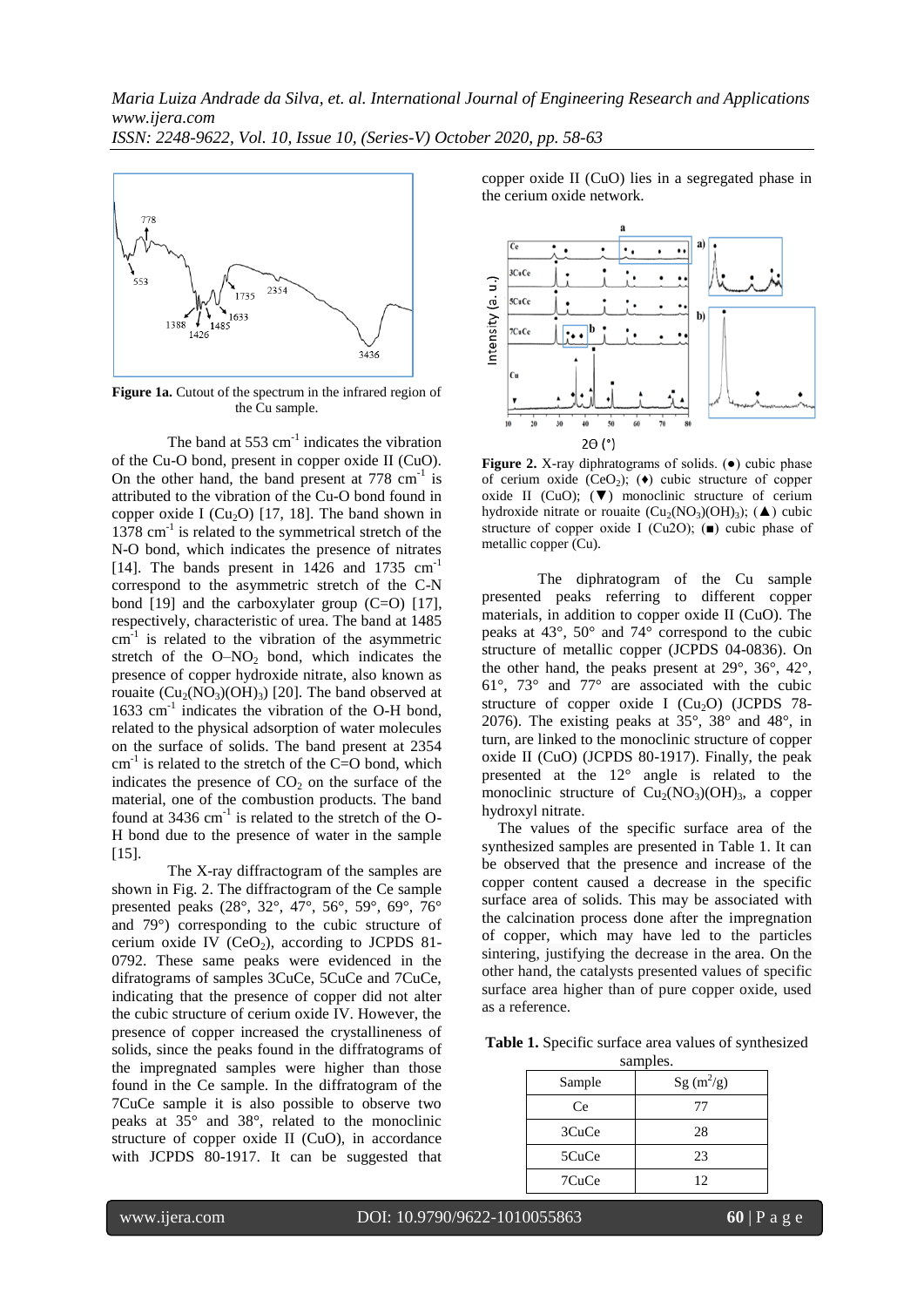*Maria Luiza Andrade da Silva, et. al. International Journal of Engineering Research and Applications www.ijera.com*

*ISSN: 2248-9622, Vol. 10, Issue 10, (Series-V) October 2020, pp. 58-63*



Fig. 3 shows the absorption spectra in the ultraviolet radiation region (200 to 400 nm) and in the visible range (400 nm to 700 nm) of solids. It is known that cerium oxide has a strong absorption in the ultraviolet region up to the wavelength of 400 nm and that the absorption bands are sensitive to the chemical environment and the presence of  $Ce^{3+}$  and  $Ce<sup>4+</sup>$  ions. The UV spectrum of cerium oxide has three bands in the range of 200-350 nm, attributed to the transfer of charge between oxygen and cerium (Ce-O) and involving  $Ce<sup>4+</sup>$  ions from the surface with different coordination numbers, which can vary between four and eight [14, 21]. The load transfer transition between  $Ce^{3+}$  and  $Ce^{4+}$  has been used to evaluate the oxygen storage capacity of cerium oxide. In the Ce sample spectrum, absorption bands were found at 225, 268 and 348 nm associated with the transition  $O^2 \rightarrow Ce^{3+}$ ,  $O^2 \rightarrow Ce^{4+}$  and transition between bands, respectively. The absorption referring to the transition  $O^{2^2} \rightarrow Ce^{4+}$  is slightly higher than that of the transition  $O^{2-} \rightarrow Ce^{3+}$ , which indicates the presence of the redox pair  $Ce^{3+}$  /Ce<sup>4+</sup> with a slight inclination to the oxidation state  $+4$  [14, 21, 22]. In the Cu sample spectrum, the absorbance profile is similar to that of the Ce sample, except in the visible region, in which the absorbance of the Cu sample is more expressive than that found in the Ce sample. Absorption bands were evidenced in 225, 268 and 514 nm. The first is related to the direct transition of electrons in CuO, the second refers to transitions between metal bands and the third is related to the d-d transition of  $Cu^{2+}$  ions in this region [23, 24]. The spectra of the samples impregnated with copper presented a profile similar to that found in the spectrum of the Ce sample, in the UV region. On the other hand, these samples showed greater absorbance in the visible range, which indicates that the presence of copper on the surface of the support favored the absorption of radiation. This is even more evident in the spectrum analysis of the 7CuCe sample, which presents the highest absorbance profile in the two radiation ranges, which indicates that the interaction between the cerium and copper is beneficial for the optical properties of the material.



**Figure 3.** Spectra in the UV/Vis region of copper oxide and cerium samples (3CuCe, 5CuCe and 7CuCe), in addition to the samples of the pure oxides of each element (Cu and Ce, respectively).

The band gap energy values of solids are presented in Table 2. The presence of copper decreased the band gap energy of solids when compared to pure cerium oxide. The increase in copper content in the sample caused the greatest reduction of the material, so that the 7CuCe sample presented the lowest band-gap value among the others. This effect can be related to the synergy present in the cerium-copper interface, which makes radiation more easily absorbed, improving the properties of the photo catalyst [18].

| using the Kubelka-Munk method. |           |
|--------------------------------|-----------|
| Sample                         | $Eg$ (eV) |
| Ce.                            | 2,75      |
| 3CuCe                          | 2,52      |
| 5CuCe                          | 2,52      |
| 7CuCe                          | 1,77      |
| ( ՝ո                           | 1.79      |

**Table 2.** Band gap energy of synthesized samples, using the Kubelka-Munk method.

#### **IV. CONCLUSION**

Copper oxide catalysts supported on cerium oxide were synthesized to evaluate the influence of copper on the properties of cerium oxide. It was verified that the presence of copper increased the crystallineness of the materials and conserved the cubic phase of cerium oxide, regardless of the content. On the other hand, it led to a decrease in the specific surface area of solids. In addition, the presence of copper favored radiation absorption and decreased the band gap energy of solids, and it can be concluded that the presence of copper improves the photocalatitic properties of catalysts based on cerium oxide. Thus, copper and cerium oxide based catalysts can be expected to be promising for use in photocatalysis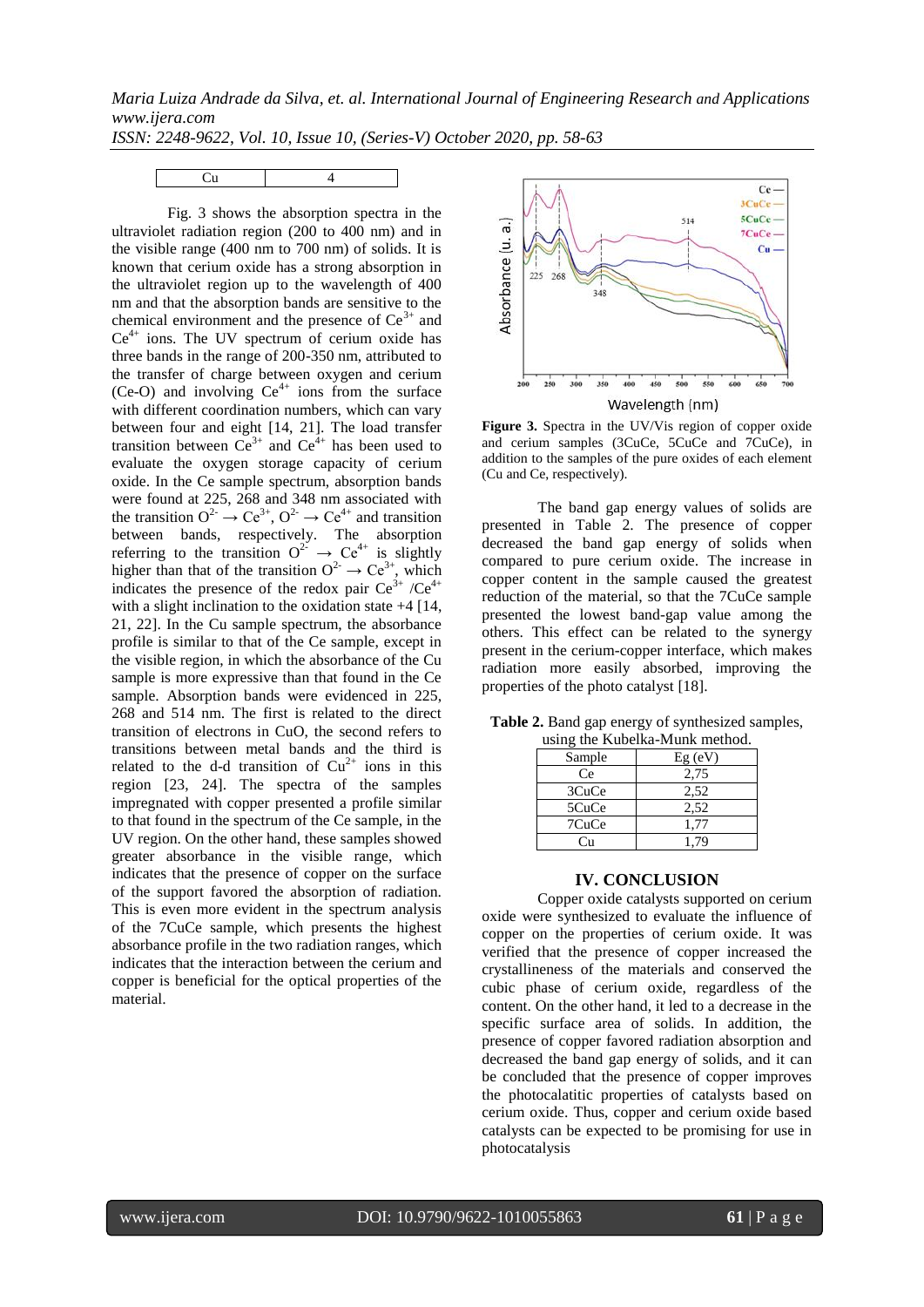*Maria Luiza Andrade da Silva, et. al. International Journal of Engineering Research and Applications www.ijera.com*

*ISSN: 2248-9622, Vol. 10, Issue 10, (Series-V) October 2020, pp. 58-63*

## **ACKNOWLEDGEMENTS**

The authors would like to thank FAPESB (Fundação de Amparo à Pesquisa do Estado da Bahia) and CNPq (Conselho Nacional de Desenvolvimento Científico e Tecnológico) for financial.

## **REFERENCES**

- [1]. Z. Li, X. Meng, Z. Zhang, Recent development on MoS2-based photocatalysis: A review, Journal of Photochemistry and Photobiology C: Photochemistry Reviews 35, 2018, 39–55
- [2]. R.S Pedanekar, S.K Shaikh, K.Y Rajpure, Thin film photocatalysis for environmental remediation: A status review, Current Applied Physics, vol 20, 2020, 931-952
- [3]. E. Boelee, G. Geerling, B. van der Zaan, A. Blauw, A. D. Vethaak, Water and health: From environmental pressures to integrated responses, Acta Tropica 193, 2019, 217-226.
- [4]. M. R .Al-Mamun, S. Kader, M. S. Islam, M. Z. H. Khan, Photocatalytic activity improvement and application of UV-TiO2 photocatalysis in textile wastewater treatment: A review. Journal of Environmental Chemical Engineering 7, 2019, 103248.
- [5]. J. J. Rueda-Marquez, I. Levchuk, P. F. Ibañez, M. Sillanpaa, A critical review on application of photocatalysis for toxicity reduction of real wastewaters, Journal of Cleaner Production, 258, 2020, 120694.
- [6]. P. Chowdhury, S. Nag, A. K. Ray, Phenolic Compounds-Natural Sources, Importance and Applications (IntechOpen, 2017).
- [7]. F.C.S.M. Lopes, d.G.C. da Rocha, P. Bargiela, H. Sousa Ferreira, A.d.M. Pires, Ag/ TiO2 photocatalyst immobilized onto modified natural fibers for photodegradation of anthracene, Chemical Engineering Science, 227 2020, 115939.
- [8]. LANGFORD, C. H. Photocatalysis A Special Issue on a Unique Hybrid Area of Catalysis. Catalysts, Calgary, v.2, 2012, p. 327-329.
- [9]. M. Bellardita, R. Fiorenza, L. Palmisano, S. Scire, Photocatalytic and photothermocatalytic applications of cerium oxide-based materials, in Salvatore Scire and Leonardo Palmisano (Ed.), Cerium Oxide (CeO2): Synthesis, Properties and Applications (2020) 109-167
- [10]. A. S. Thill, F. O. Lobato, M. O. Vaz, W. P. Fernandes, V. E. Carvalho, E. A. Soares, F. Polleto, S. R. Teixeira, F. Bernardi, Shifting the band gap from UV to visible region in

cerium oxide Nanoparticles, Applied Surface Science 528, 2020, 146860.

- [11]. K. S. Ranjith, C. L. Dong, Y. Lum Y. Huang, C. Chen, P. Saravanan, K. Asokan, R. T. R. Kumar, Evolution of Visible Photocatalytic properties of Cu doped  $CeO<sub>2</sub>$  nanoparticles: Role of  $Cu<sup>2+</sup>$  Mediated Oxygen Vacancies and the Mixed Valence States of Ce Ions, ACS Sustainable Chem. Eng., 2018.
- [12]. R. López, R. Gómez, Band-gap energy estimation from diffuse reflectance measurements on sol–gel and commercial  $TiO<sub>2</sub>$ : a comparative study, Journal of sol-gel science and technology, v. 61, n. 1, 2012, p. 1-7
- [13]. D. M. D. M, Prabaharan, K. Sadaiyandi, M. Mahendran, S. Sagadevan, Structural, optical, morphological and dielectric properties of cerium oxide nanoparticles, Materials Research, v. 19, n. 2, , 2016, 478-482.
- [14]. M; Chelliah, J. B. B. Rayappan, U. M. Krishnan, Synthesis and characterization of cerium oxide nanoparticles by hydroxide mediated approach., Journal of Applied Sciences, v. 12, n. 16, 2012, 1734-1737.
- [15]. K. K. Babitha, A. Sreedevi, K. P. Pryanka, B. Sabu, T. Varghese, Structural characterization and optical studies of  $CeO<sub>2</sub>$  nanoparticles synthesized by chemical precipitation, Indian Journal of Pure & Applied Physics, v. 53, n. 9, 2015, 596-603.
- [16]. Y. H. Liu, J. C. Zuo, X. F. Ren, L. Yong, Synthesis and character of cerium oxide (CeO2) nanoparticles by the precipitation method, Metalurgija, v. 53, n. 4, 2014, 463- 465.
- [17]. W. C. J. Ho, Q. Tay, H. Qi, Z. Huang, J. Li, Z. Chen, Photocatalytic and adsorption performances of faceted cuprous oxide  $(Cu<sub>2</sub>O)$  particles for the removal of methyl orange (MO) from aqueous media, Molecules, v. 22 ,2017, 677.
- [18]. V. Prakash, R. K. Diwan, U. K. Niyogi, Characterization of synthesized copper oxide nanopowders and their use in nanofluids for enhancement of thermal conductivity, Indian Journal of Pure & Applied Physics (IJPAP), v. 53, 2015, 753-758.
- [19]. V. Pop, A. Krizza, M. Ilis, Synthesis and stability studies in physiological-like conditions of two urea complexes of copper (II) and manganese (II). An. Univ. Bucuresti. Chim., v. 2, 2002, 63-68.
- [20]. B. Liu, One-dimensional copper hydroxide nitrate nanorods and nanobelts for radiochemical applications. Nanoscale, v. 4, 2012, 7194-7198.